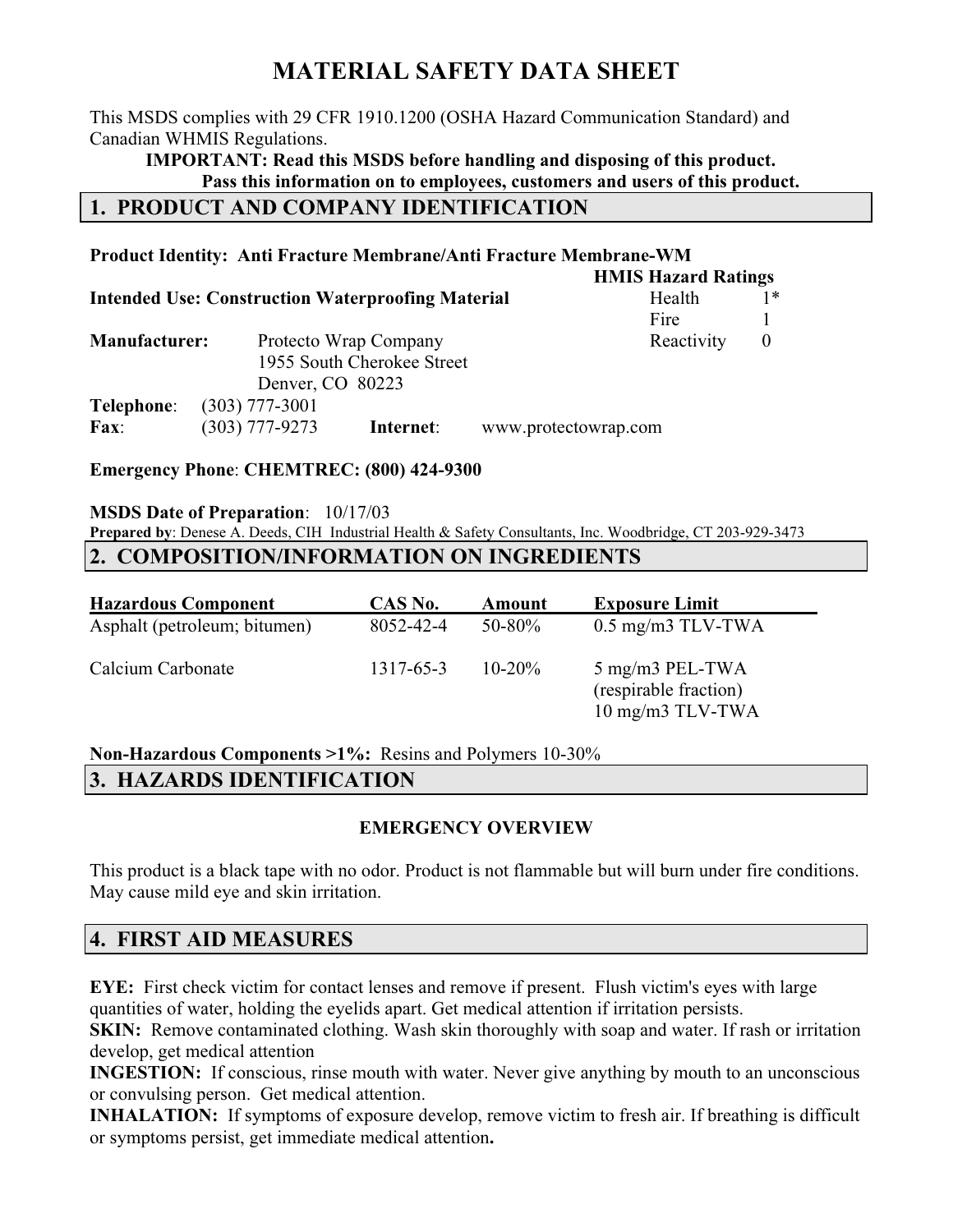## 5. FIRE FIGHTING MEASURES

#### FLASH POINT:  $>320^\circ$  F

FLAMMABLE LIMITS: LEL: Not applicable UEL: Not applicable AUTOIGNITION TEMPERATURE: Not determined

EXTINGUISHING MEDIA: Use foam or dry chemical to extinguish fire. Use fog nozzles if water is used. Water streams may cause violent eruptions and spread the burning of asphalt. Use water to cool fire exposed containers and structures.

UNUSUAL FIRE OR EXPLOSION HAZARDS: Product will burn if exposed to elevated temperatures or fire. Hot asphalt may ignite flammable mixtures on contact. Toxic vapors including hydrogen sulfide may be released upon combustion. Hydrogen sulfide vapors are heavier than air, may accumulate in low areas and flashback if ignited.

SPECIAL FIRE-FIGHTING INSTRUCTIONS: Firefighters should wear positive pressure selfcontained breathing apparatus and full protective clothing. Do not allow run-off from fire fighting to enter drains or water courses.

HAZARDOUS COMBUSTION PRODUCTS: Carbon monoxide, sulfur oxides, hydrogen sulfide, acrolein, aldehydes, ketones and unidentified organic compounds may be formed on combustion. EXPLOSION DATA (sensitivity to mechanical impact or static discharge): None known.

## 6. ACCIDENTAL RELEASE MEASURES

Pick up and place into an appropirate container for disposal. If product becomes molten, allow product to cool before picking or scraping up.

## 7. HANDLING AND STORAGE

HANDLING: Avoid contact with the eyes and skin. This product is not intended to be heated but if product is heated provide adequate ventilation and avoid breathing vapors and mists. Wash with soap and water after use.

STORAGE: Store in a cool, well ventilated area away from excessive heat and sources of ignition.

## 8. EXPOSURE CONTROLS/PERSONAL PROTECTION

EXPOSURE GUIDELINES: Refer to Section 2.

ENGINEERING CONTROLS: General ventilation should be adequate for normal use. For operations where the TLV may be exceeded, mechanical ventilation such as local exhaust may be needed to maintain exposure levels below applicable limits.

RESPIRATORY PROTECTION: None needed under ambient conditions. For situations where the product is heated, hydrogen sulfide may be released. In such conditions, a NIOSH approved positive pressure self-contained breathing apparatus is recommended. Gas masks or other air purifying respirators are not recommended for hydrogen sulfide due to its poor odor warning properties. Equipment selection depends on containment type and concentration, select in accordance with 29

CFR 1910.134 and good industrial hygiene practice. For firefighting, use self-contained breathing apparatus.

SKIN PROTECTION: Avoid skin contact. Wear appropriate impervious gloves.

EYE PROTECTION: Safety glasses or goggles should be worn where contact is possible. **OTHER:** Wear long sleeved shirt and long pants to avoid skin contact. Wash thoroughly after handling.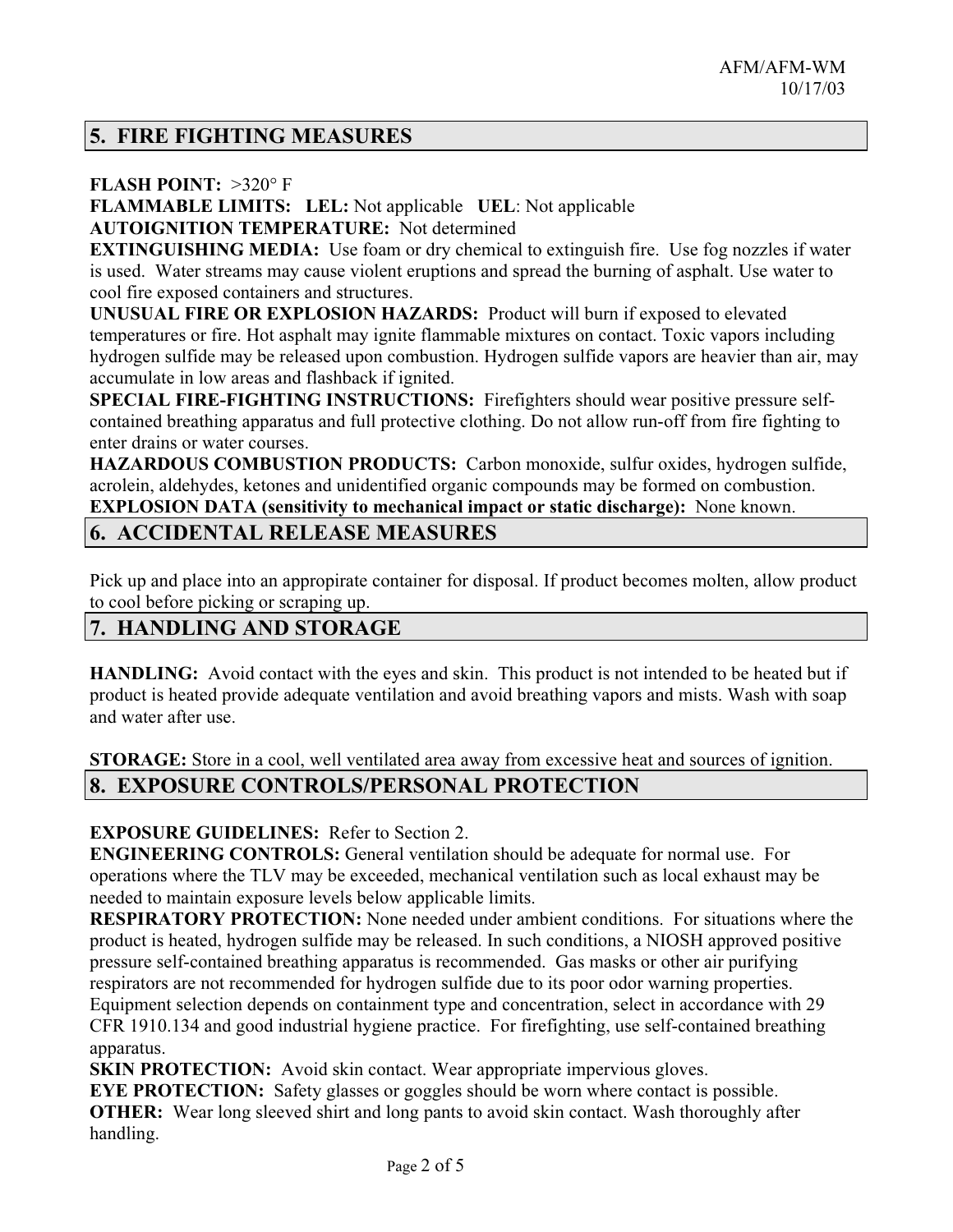## 9. PHYSICAL AND CHEMICAL PROPERTIES

APPEARANCE AND ODOR: Black tape with no odor. PHYSICAL STATE: Solid BOILING POINT: Not applicable VAPOR PRESSURE: Not applicable VAPOR DENSITY: Not applicable EVAPORATION RATE: Not applicable SOLUBILITY IN WATER: Insoluble BULK DENSITY: 15.723 pounds/gallon SPECIFIC GRAVITY: 1.883 pH: NA MELTING POINT: 220°F (104°C) (Softening Point) OCTANOL/WATER COEFFICIENT: No data available VOC CONTENT: 0%

10. STABILITY AND REACTIVITY

STABILITY: Stable under normal storage and handling conditions.

INCOMPATIBILITY: Strong oxidizers. Avoid water if product is molten.

HAZARDOUS DECOMPOSITION PRODUCTS: Carbon monoxide, sulfur oxides, hydrogen sulfide, acrolein, aldehydes, ketones and unidentified organic compounds.

HAZARDOUS POLYMERIZATION: Will not occur.

## 11. TOXICOLOGICAL INFORMATION

### HEALTH HAZARDS:

INGESTION: No adverse effects are expected from normal use. Swallowing may cause gastrointestinal irritation, nausea, vomiting and diarrhea.

INHALATION: No adverse effects expected at ambient temperatures. Vapors released from heating product may cause respiratory irritation. At elevated temperatures hydrogen sulfide may be released. The release of hydrogen sulfide gas in various concentrations may cause irritation of the eyes and respiratory tract, headache, dizziness, nausea and drowsiness. Exposure to high concentrations of hydrogen sulfide can cause respiratory arrest and death.

EYE: May cause irritation with redness, tearing and blurred vision. Contact with product at elevated temperatures may cause thermal burns.

SKIN: May cause irritation, defatting of the skin and dermatitis. Contact with product at elevated temperatures may cause thermal burns.

SENSITIZATION: This product is not expected to cause sensitization.

CHRONIC/CARCINOGENICITY: No adverse effects expected at ambient temperatures. Prolonged inhalation of asphalt smoke has been shown to cause bronchitis, pneumonitis and abscess formation in laboratory animals. Asphalt fume condensates have been shown to cause tumorgenic responses when repeatedly applied to the skin of laboratory animals. Prolonged inhalation of talc dust may cause lung damage (pulmonary fibrosis), however, the talc in this product is bound in a polymer matrix and dust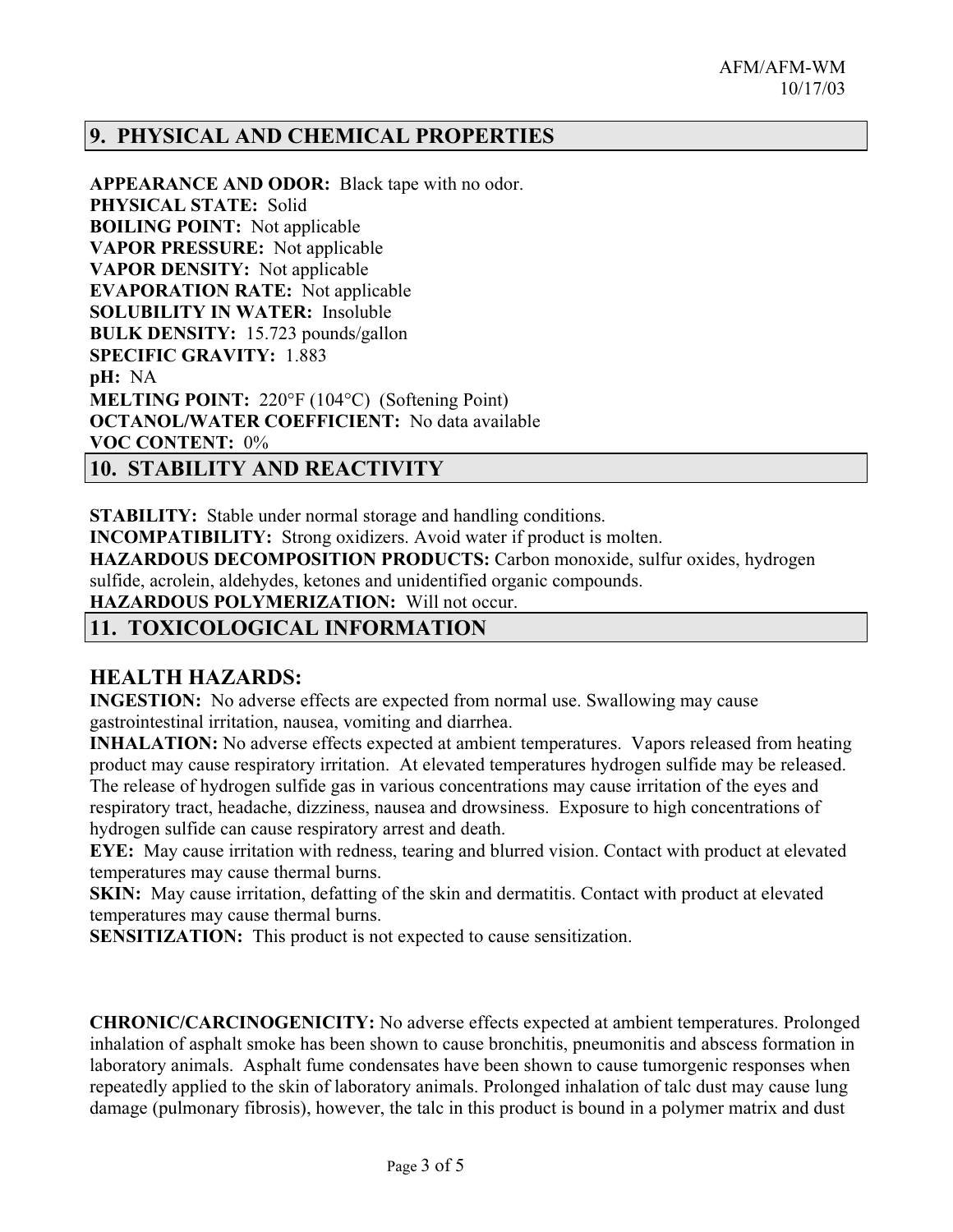exposure would not be expected. Asphalt (petroleum, bitumen) is listed by IARC as "Possibly Carcinogenic to Humans", Group 2B.

MUTAGENICITY: No adverse effects from available data.

SYNERGISTIC PRODUCTS: None specifically known.

MEDICAL CONDITIONS AGGRAVATED BY EXPOSURE: Employees with pre-existing skin and respiratory disorders may be at increased risk from exposure.

#### ACUTE TOXICITY VALUES:

Asphalt: Oral Rat  $LD50 - >5.0$  g/kg Skin Rabbit LD50 -  $>$  2.0 g/kg Skin Rabbit LD50 – 14100 uL/kg Calcium Carbonate: No acute toxicity data available

### 12. ECOLOGICAL INFORMATION

No ecotoxicity data is available for this product at this time.

## 13. DISPOSAL CONSIDERATIONS

Dispose in accordance with local, state and federal environmental regulations.

### 14. TRANSPORT INFORMATION

#### DOT HAZARDOUS MATERIALS DESCRIPTION:

Proper Shipping Name: Not Regulated UN Number: None Hazard Class/Packing Group: None Labels Required: None

## 15. REGULATORY INFORMATION

CERCLA/SUPERFUND: This product is not subject to CERCLA reporting requirements. SARA HAZARD CATEGORY (311/312): Acute Health, Chronic Health SARA 313 INFORMATION: This product contains the following chemicals subject to Annual Release Reporting Requirements Under SARA Title III, Section 313 (40 CFR 372): None EPA TSCA INVENTORY: All of the ingredients in this product are listed on the EPA TSCA Inventory.

#### CALIFORNIA PROPOSITION 65

This product contains the following chemicals known to the State of California to cause cancer: None None

#### CANADA:

This product has been classified under the CPR and this MSDS discloses information elements required by the CPR.

CANADIAN WHMIS CLASSIFICATION: Not a controlled product (manufactured article). CANADIAN CEPA: All the components of this product are listed on the Canadian DSL.

### 16. OTHER INFORMATION